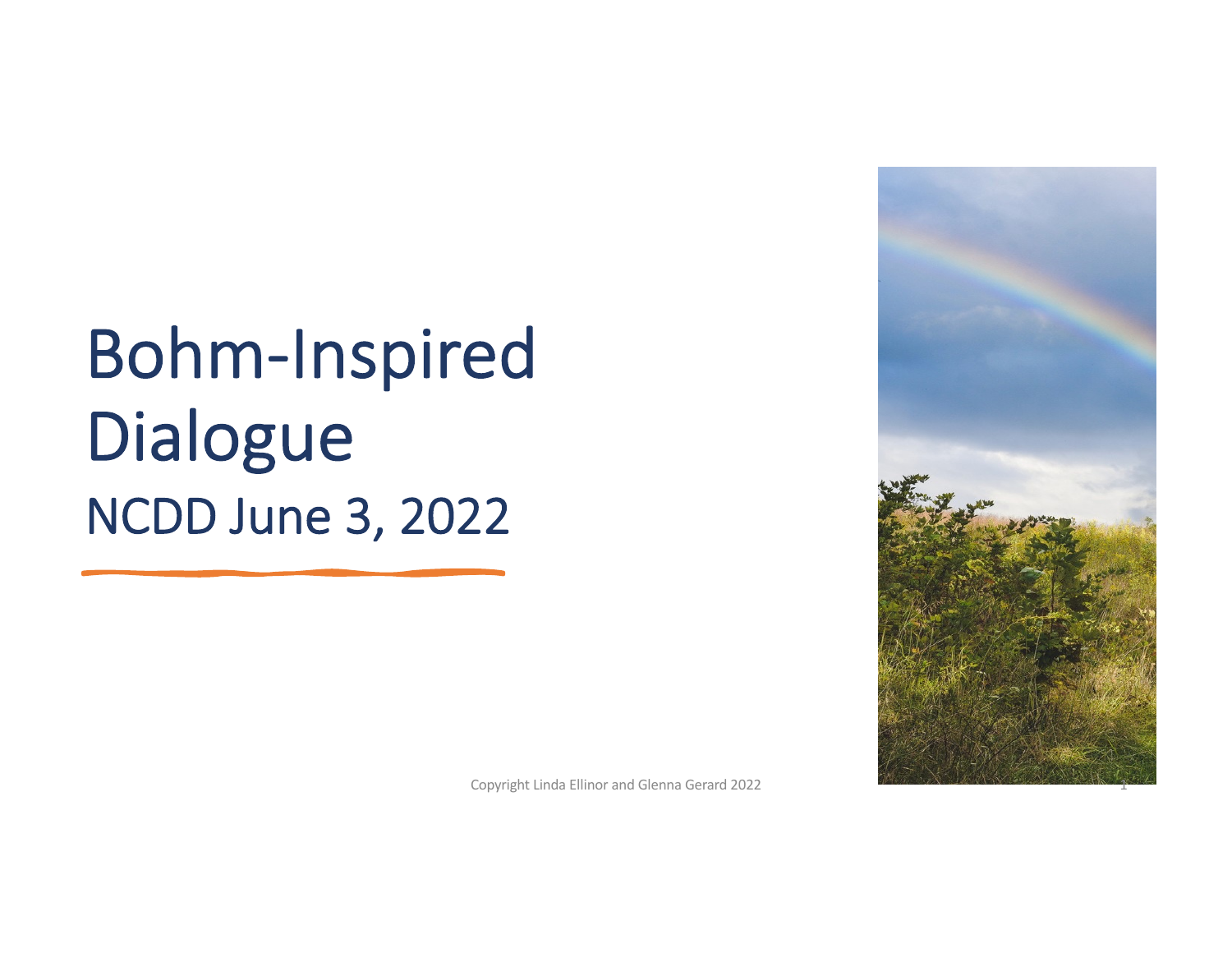## Roadmap for today

- Meeting David Bohm
- Definition of Bohm-inspired Dialogue
- Bohm's proposal for Dialogue
- Why Dialogue is important today
- Conversation Continuum Dialogue to Discussion/Debate
- Divergent-Convergent Conversation: Dialogue, decision making, and aligned action
- Essential skills for Dialogue
- An activity: Inquiry and Reflection circles
- Programs in 2022 and 2023
- Q&A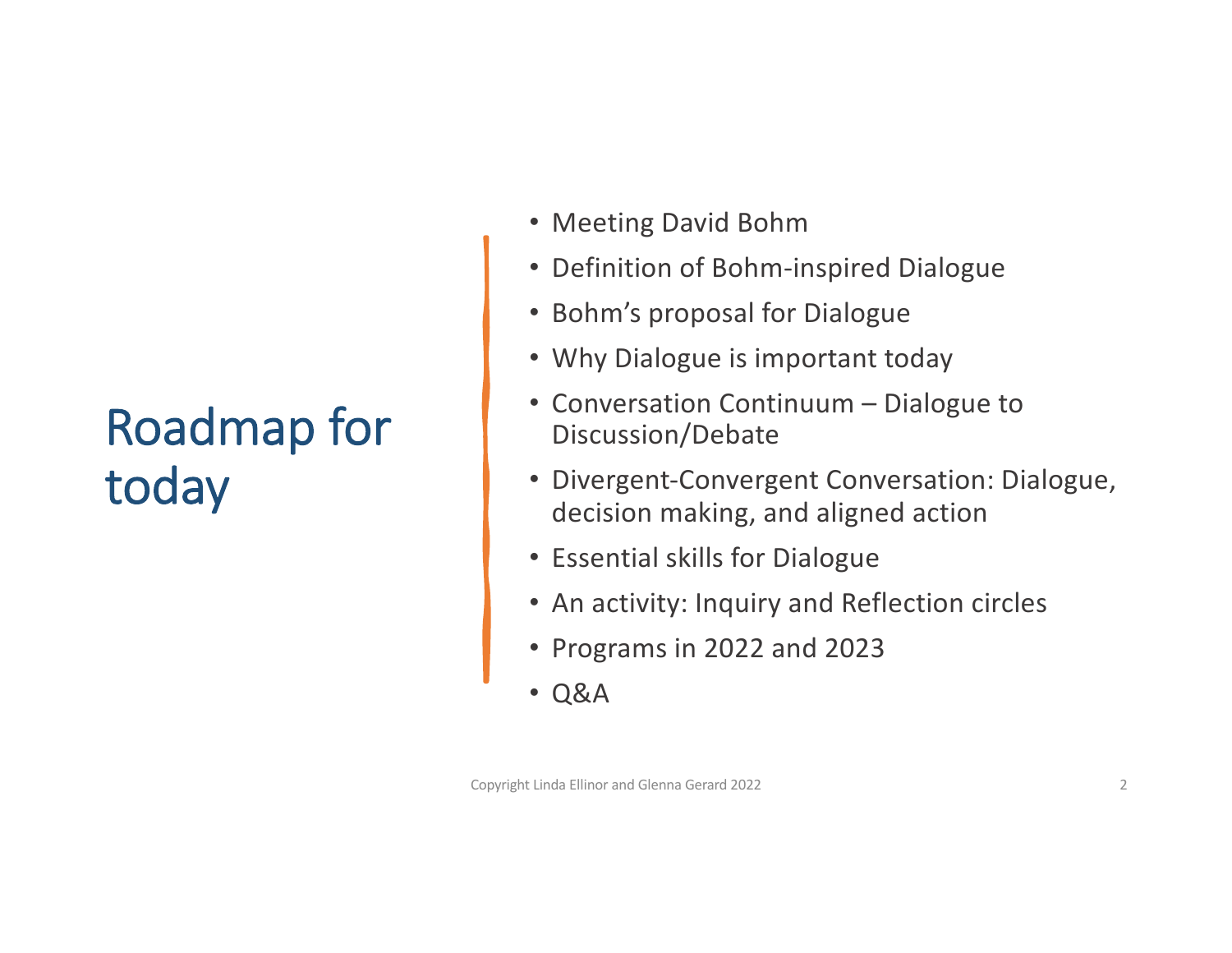## Influencers of Bohm's proposal for Dialogue



Copyright Glenna Gerard and Linda Ellinor 2022 3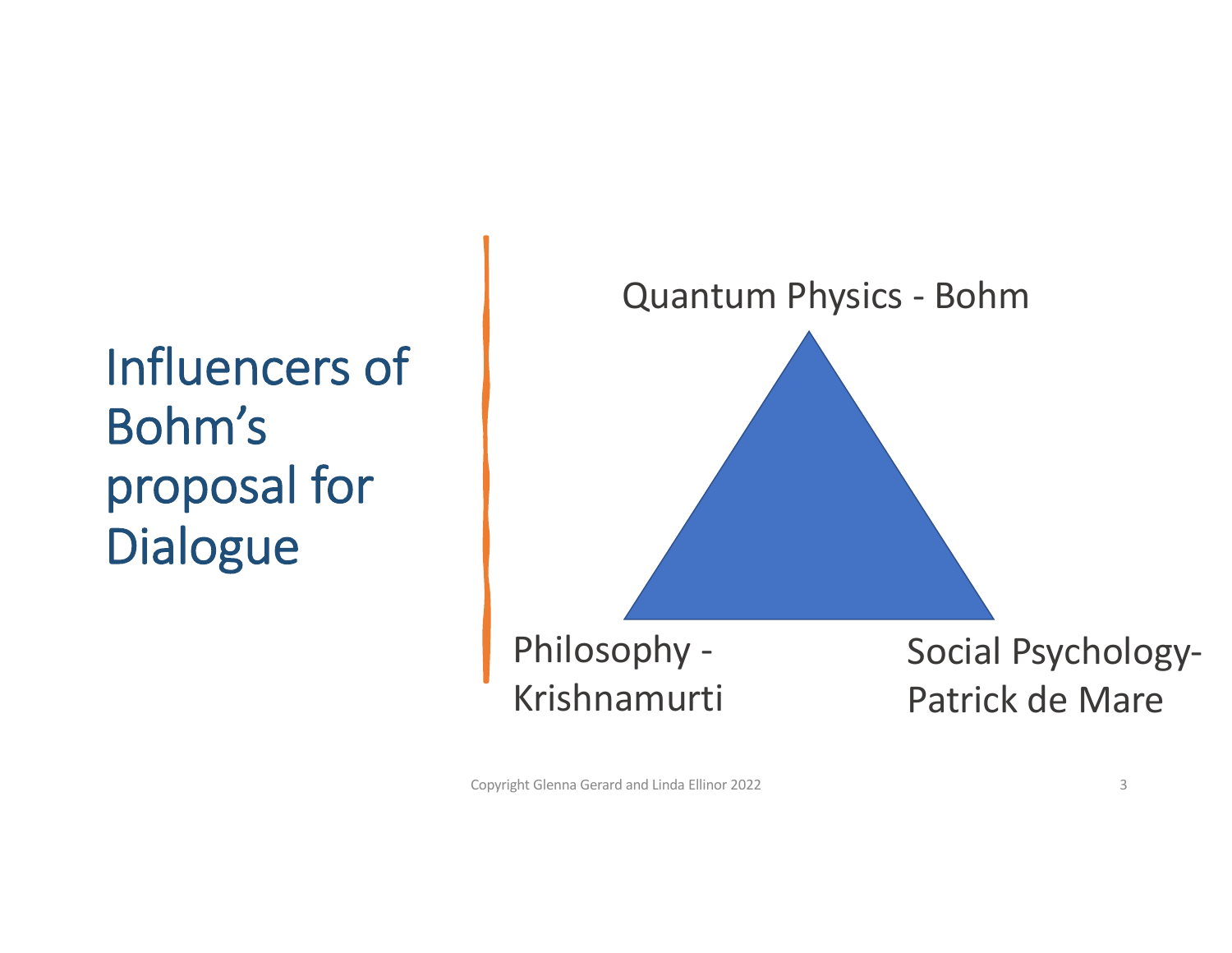## Bohm's Dialogue

Dia~logos

Meaning flowing through

Copyright Linda Ellinor and Glenna Gerard 2022 4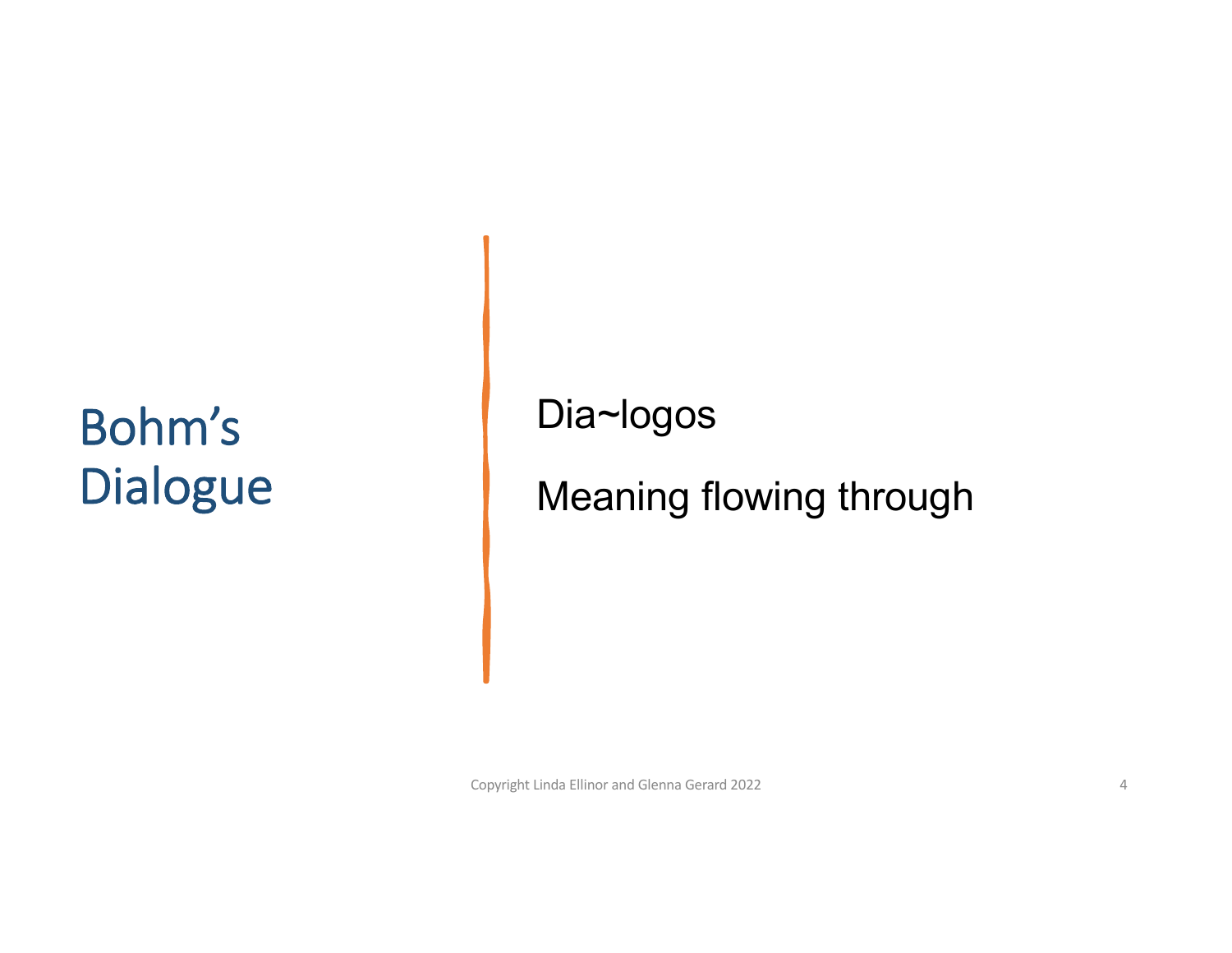## Bohm's **Dialogue**

*"Suppose we were able to share meanings freely without a compulsive urge to impose our view or to conform to those of others and without distortion and self-deception. Would this not constitute a real revolution in culture?"*

--David Bohm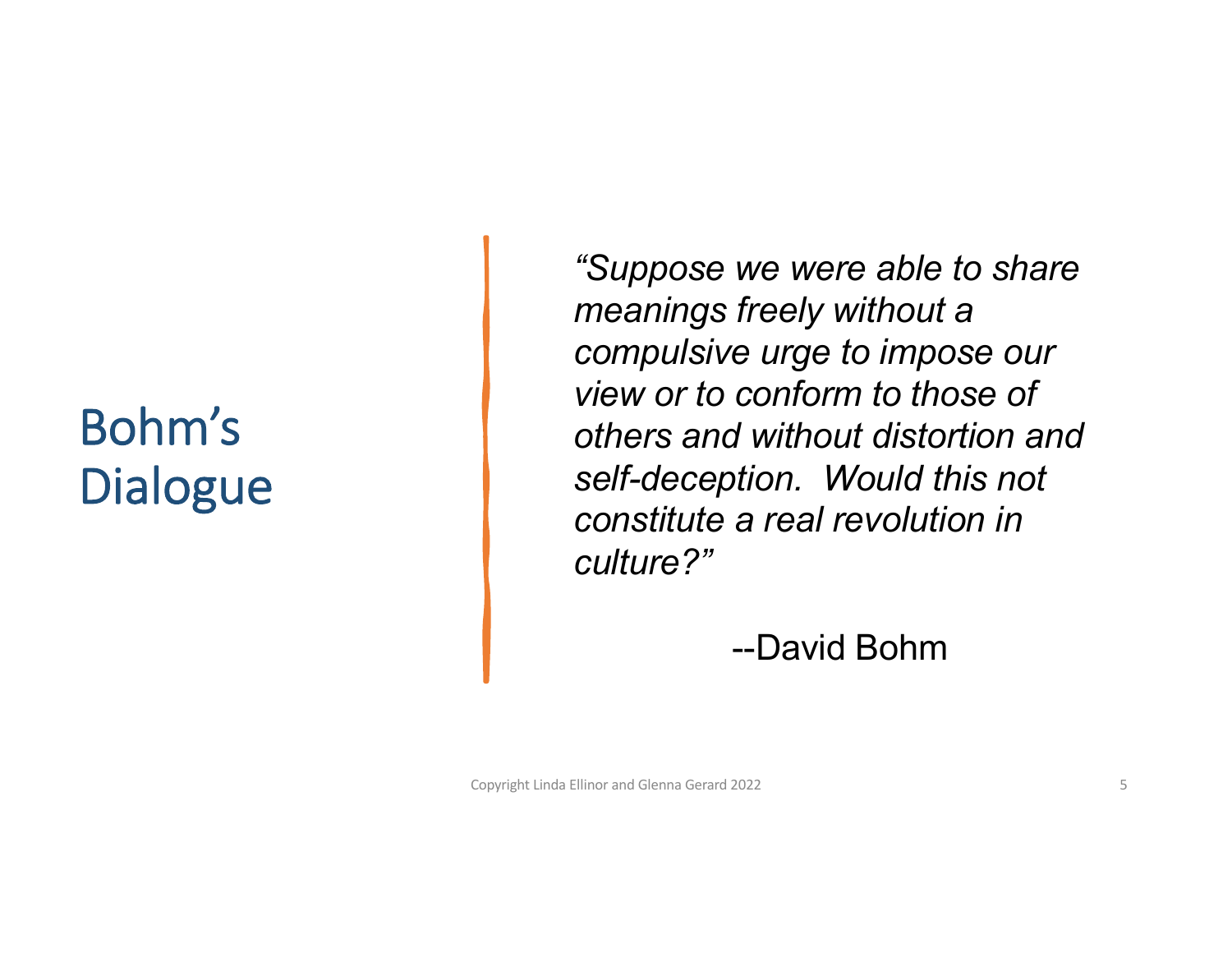### Fragmentation

- Breaking things apart that belong together or are part of one larger system.
- When we don't consider the whole, we get lost in the parts.
- We think we have solved one problem only to see that we have caused several more.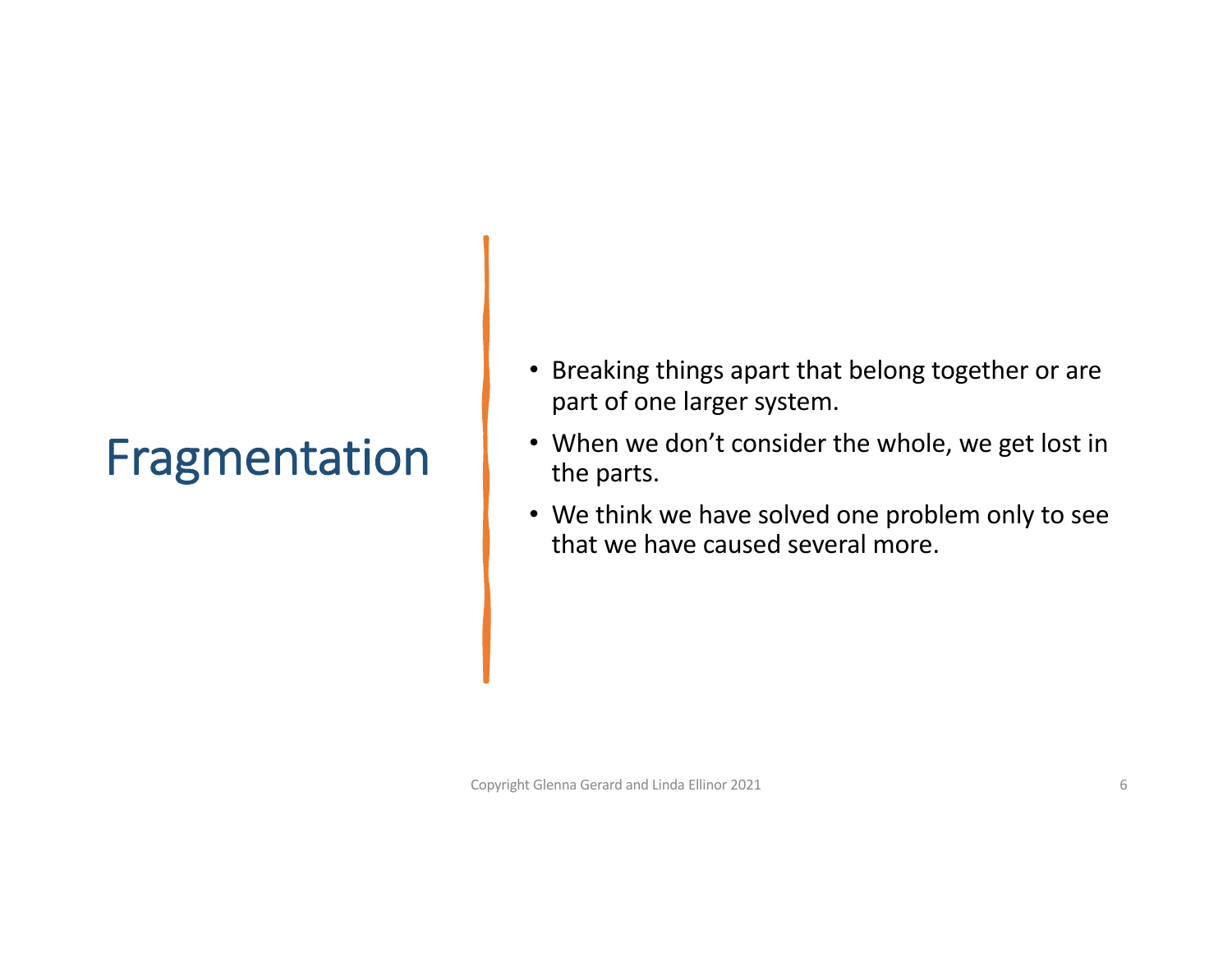# V - volatile

## U - uncertain

- C complex
- A- ambiguous
- Such environments call for reflective, participatory thought.
- Otherwise, we will keep repeating patterns that lead to worsening fragmentation and incoherence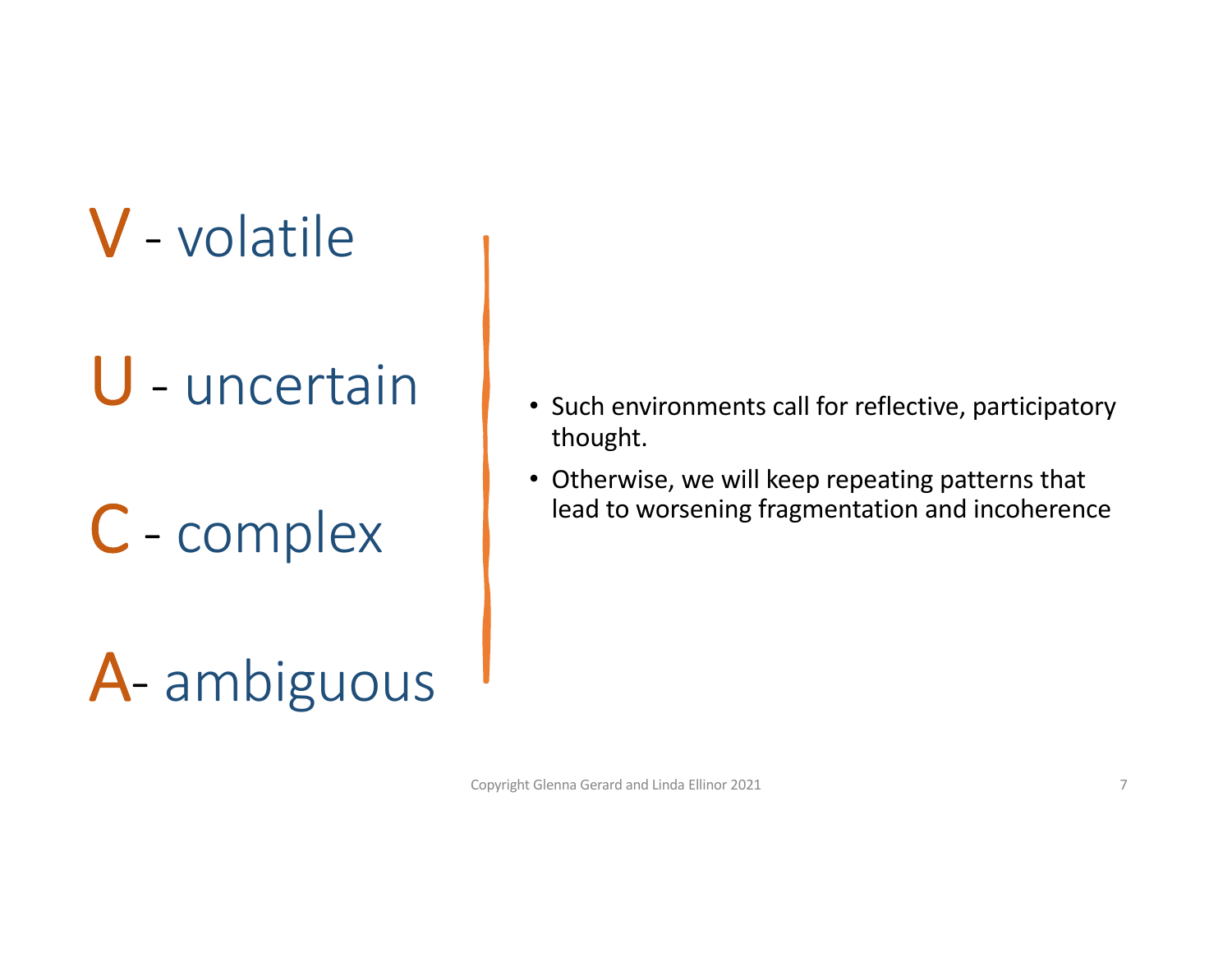# Importance of Dialogue **Today**



Copyright Glenna Gerard and Linda Ellinor 2021 8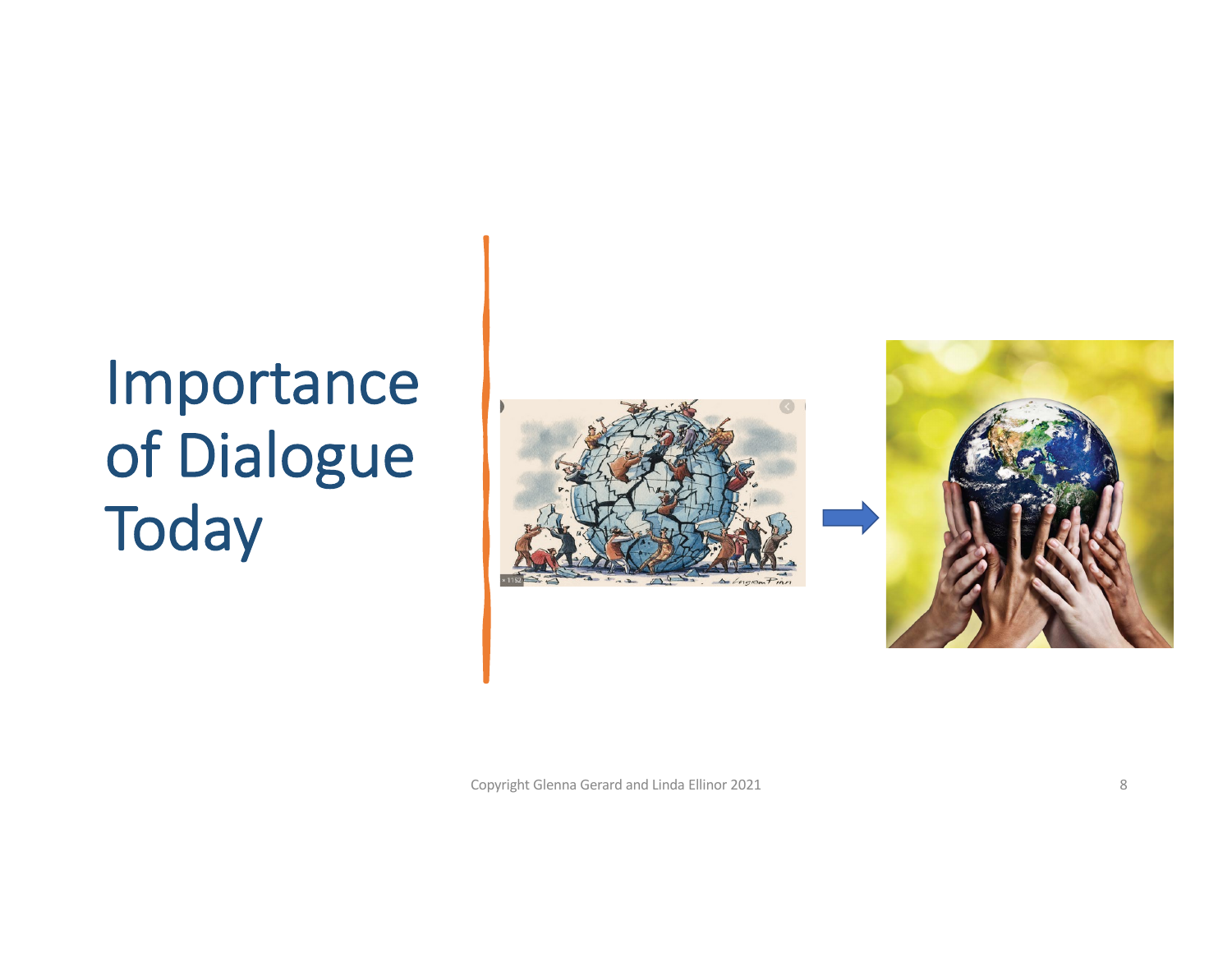### Conversation Continuum

#### *Conversation Continuum*

| <b>Dialogue</b>                                  | Discussion/Debate         |
|--------------------------------------------------|---------------------------|
| Seeing the whole                                 | Focusing on the parts     |
| Inquiring into assumptions                       | Defending assumptions     |
| Listening as an ally                             | Listening as an adversary |
| Learning                                         | Telling & persuading      |
| Shared understanding<br>$(does not = agreement)$ | Choosing one option       |

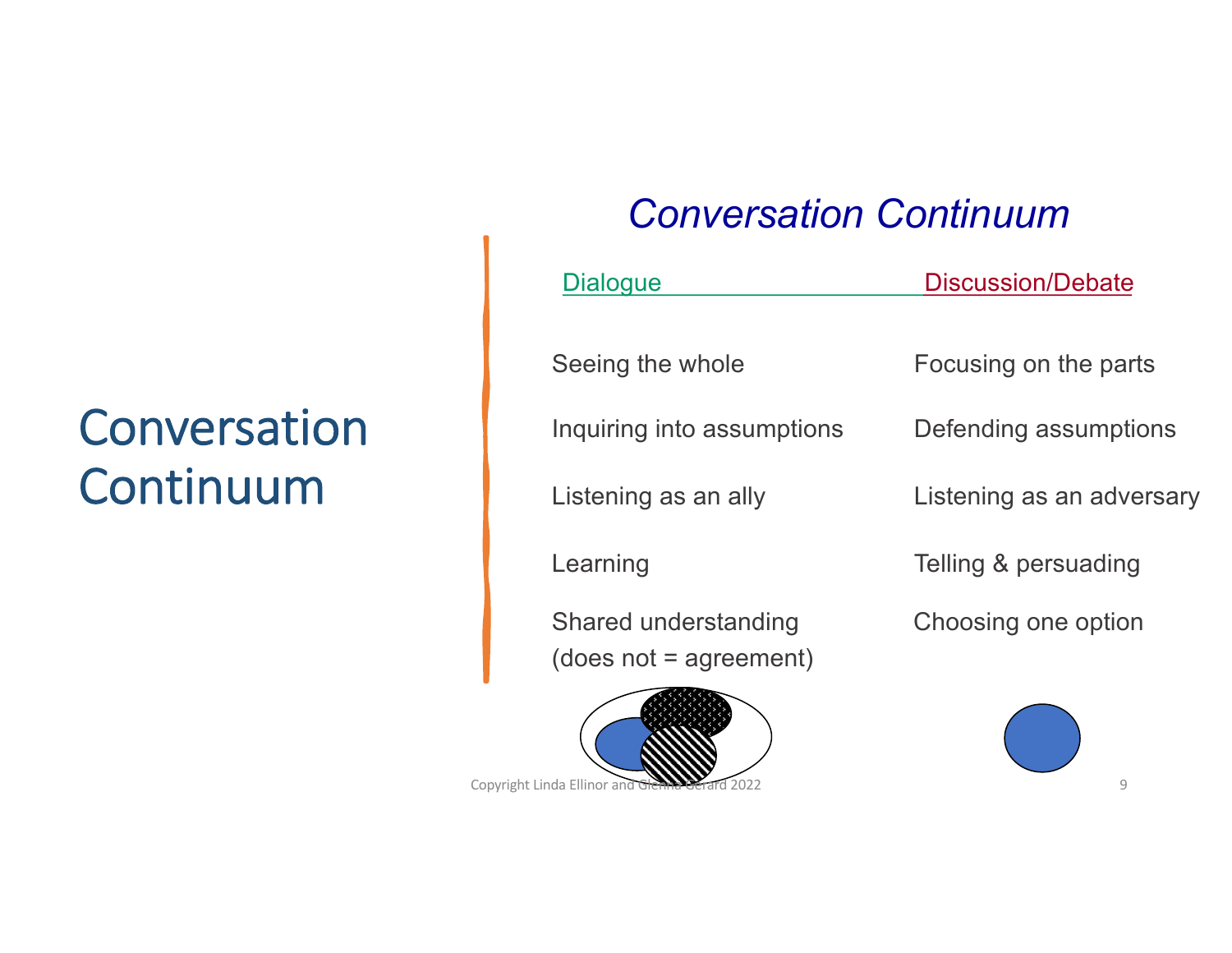#### Dialogue, Decision Making, Aligned Action: Divergent & convergent conversation

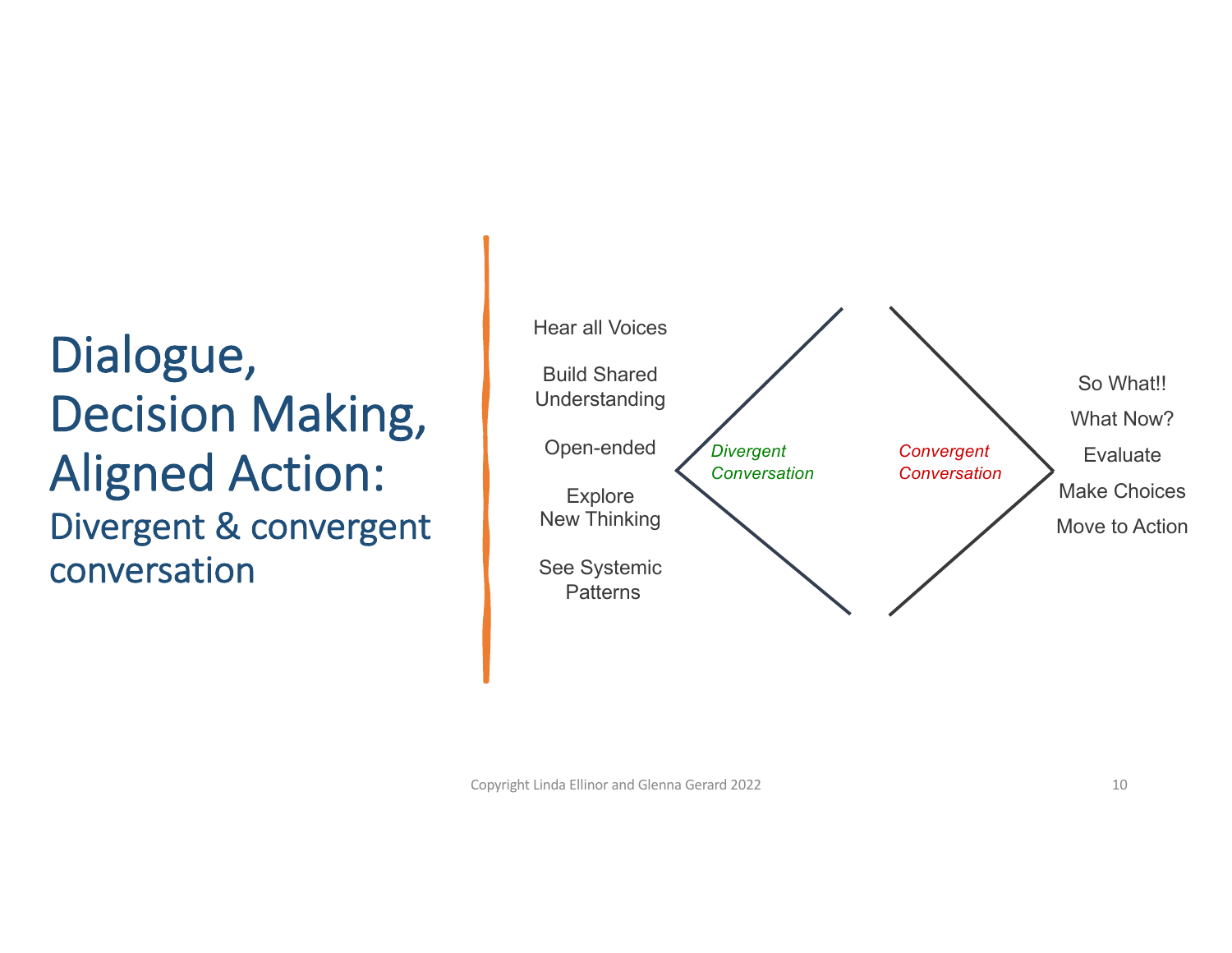### Essential Skills for Dialogue

Suspension

Assumption Identification

Listening at Three Levels + Silence

Inquiry and Reflection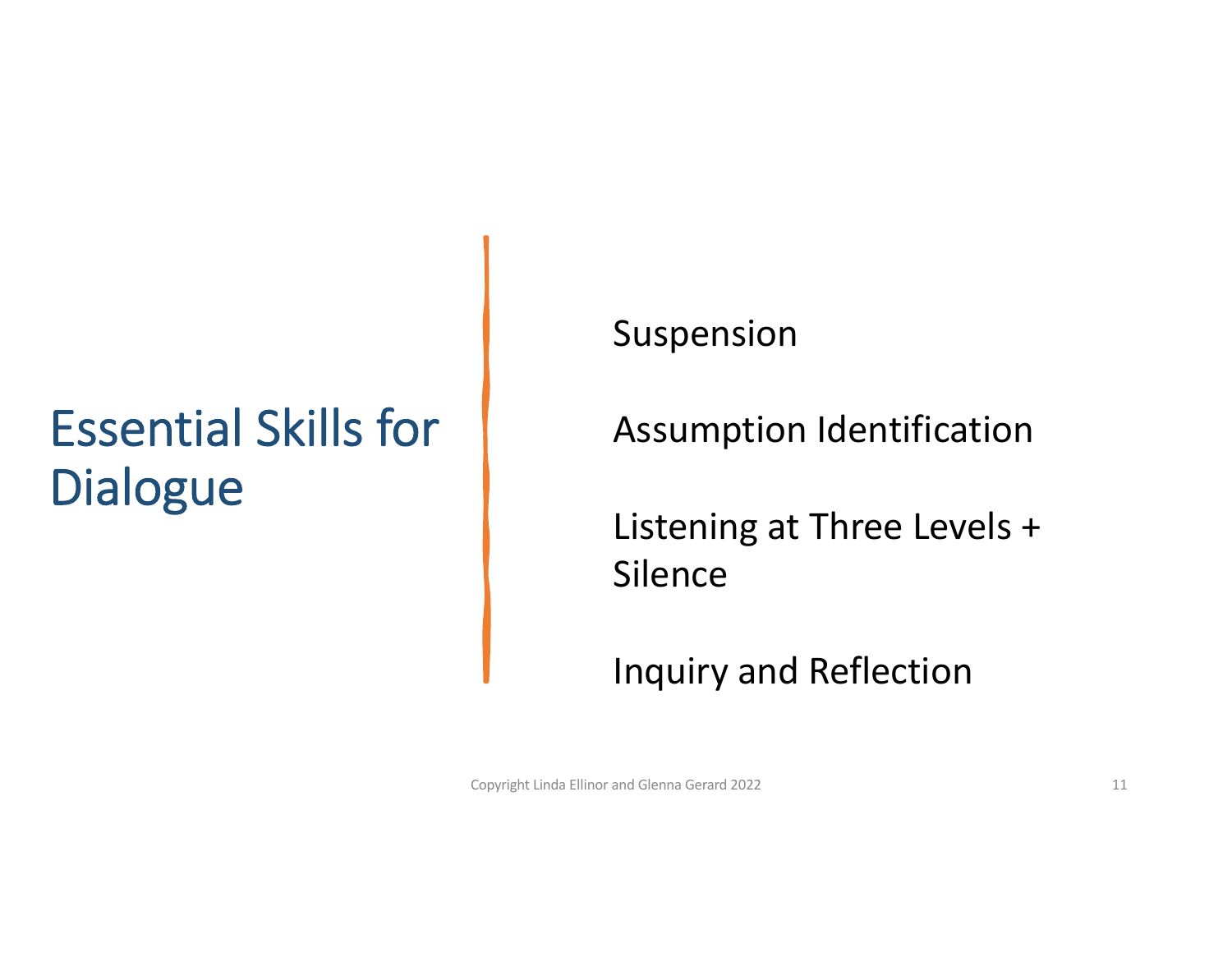#### Suspension: Two practices

- Placing content in the center of the circle to make visible our thinking, feeling, interests
	- $\checkmark$  A pre-requisite for discerning individual and collective meaning
- Interior move to witness and observer
	- $\checkmark$  Self-awareness allows for conscious choices about when and how to add our voice
	- $\checkmark$  We become aware of trigger reactions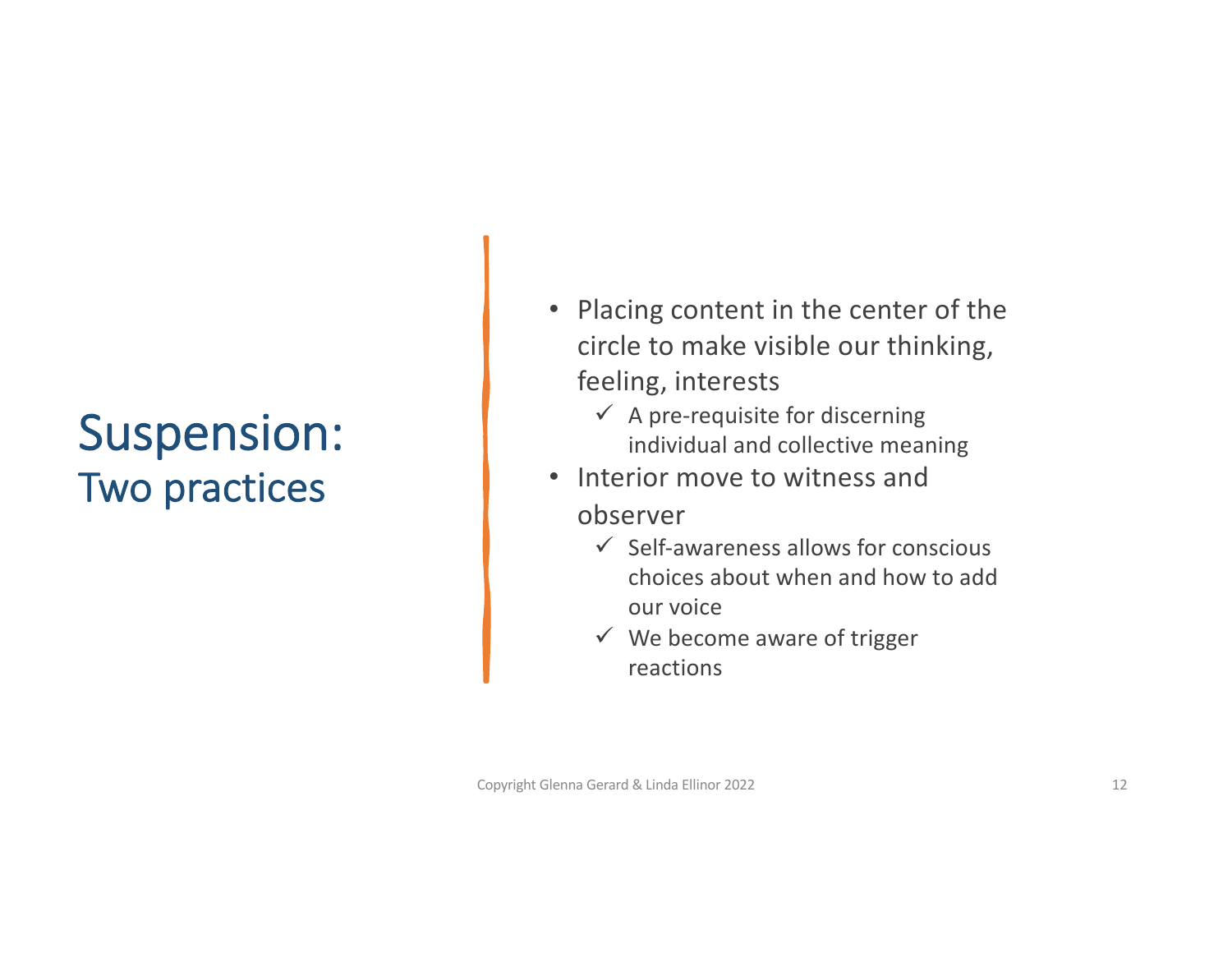#### Identifying Assumptions: Double Loop Learning\*



\*Adapted from work of Chris Argyris

Copyright Glenna Gerard & Linda Ellinor 2022 13 and 2012 13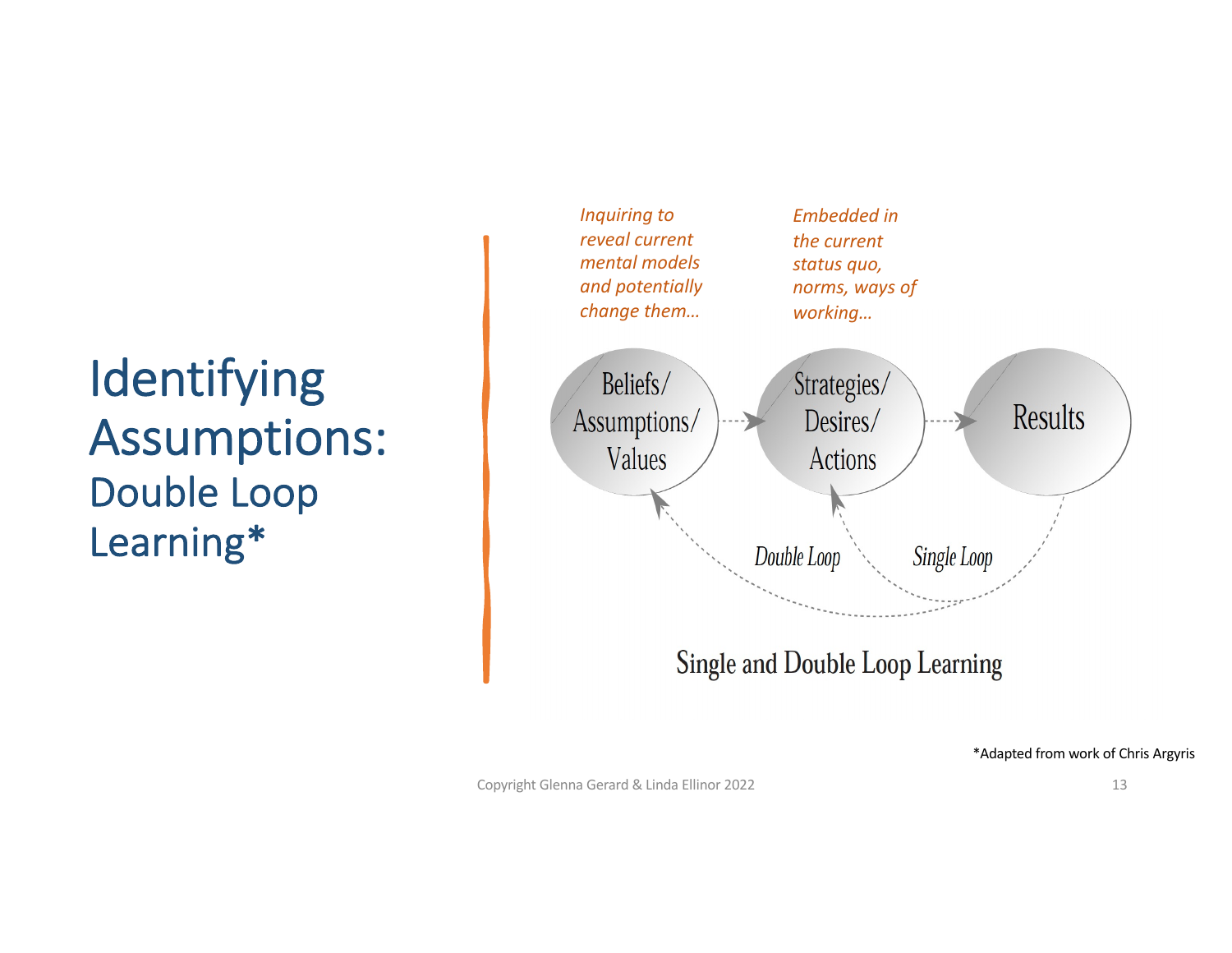## Listening: At three levels

- **Self**
	- $\checkmark$  Internally to your own thoughts and feelings bodily sensations – choosing what you to share and not
	- $\checkmark$  Externally as you speak Are you fully present? Are you complete and still talking?
- **Others**
	- $\checkmark$  What is their experience?
	- $\checkmark$  What meaning are they offering the group?
	- $\checkmark$  What assumptions do you hear that you could help make visible?

#### • **Collective**

- $\checkmark$  What assumptions does the group share in how they are making meaning?
- $\checkmark$  Have we heard all the voices?
- $\checkmark$  What collective themes do you hear?
- $\checkmark$  What thinking and feeling may not have been expressed that could be brought forward with a question?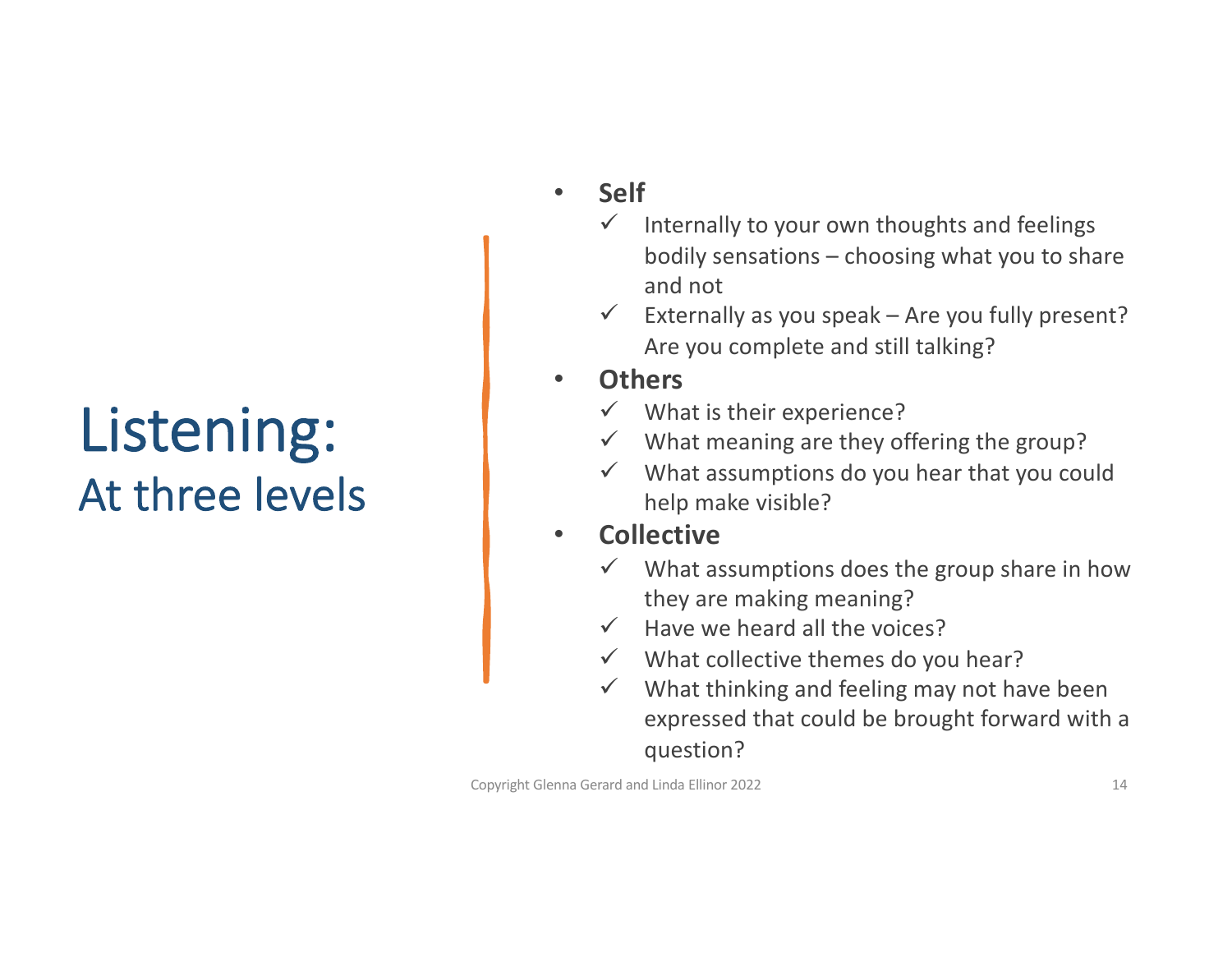#### a tree, an apple and a human



# Inquiry & Reflection

*Thus, the task is not so much to see what no one yet has seen, but to think what nobody yet has thought about that which everybody sees.*

Copyright Glenna Gerard and Linda Ellinor 2022 15

**--Schopenhauer**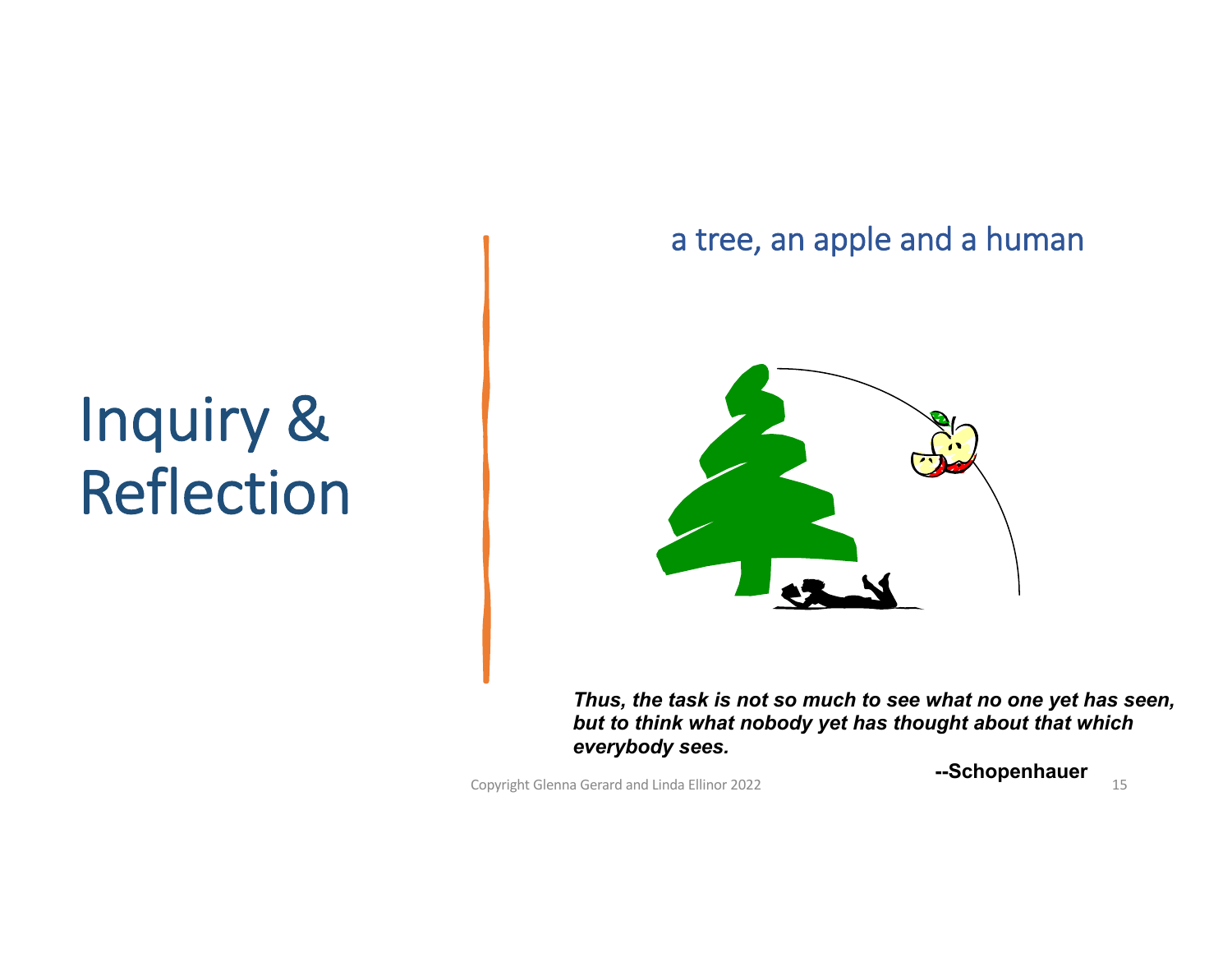# 2022-23 Programs

**[Foundational History & Skills of Dialogue](http://actiondialoguegroup.com/wp-content/uploads/2022/01/2022_foundational-history-and-skills-of-dialogue.pdf) SEPT 30 – DEC 9, 2022**

**[Dialogue Application Design & Facilitation](http://actiondialoguegroup.com/wp-content/uploads/2022/01/2022_dialogue-application-design-and-facilitation.pdf) MAR 24 – JUNE 23, 2023**

Copyright Linda Ellinor and Glenna Gerard 2022